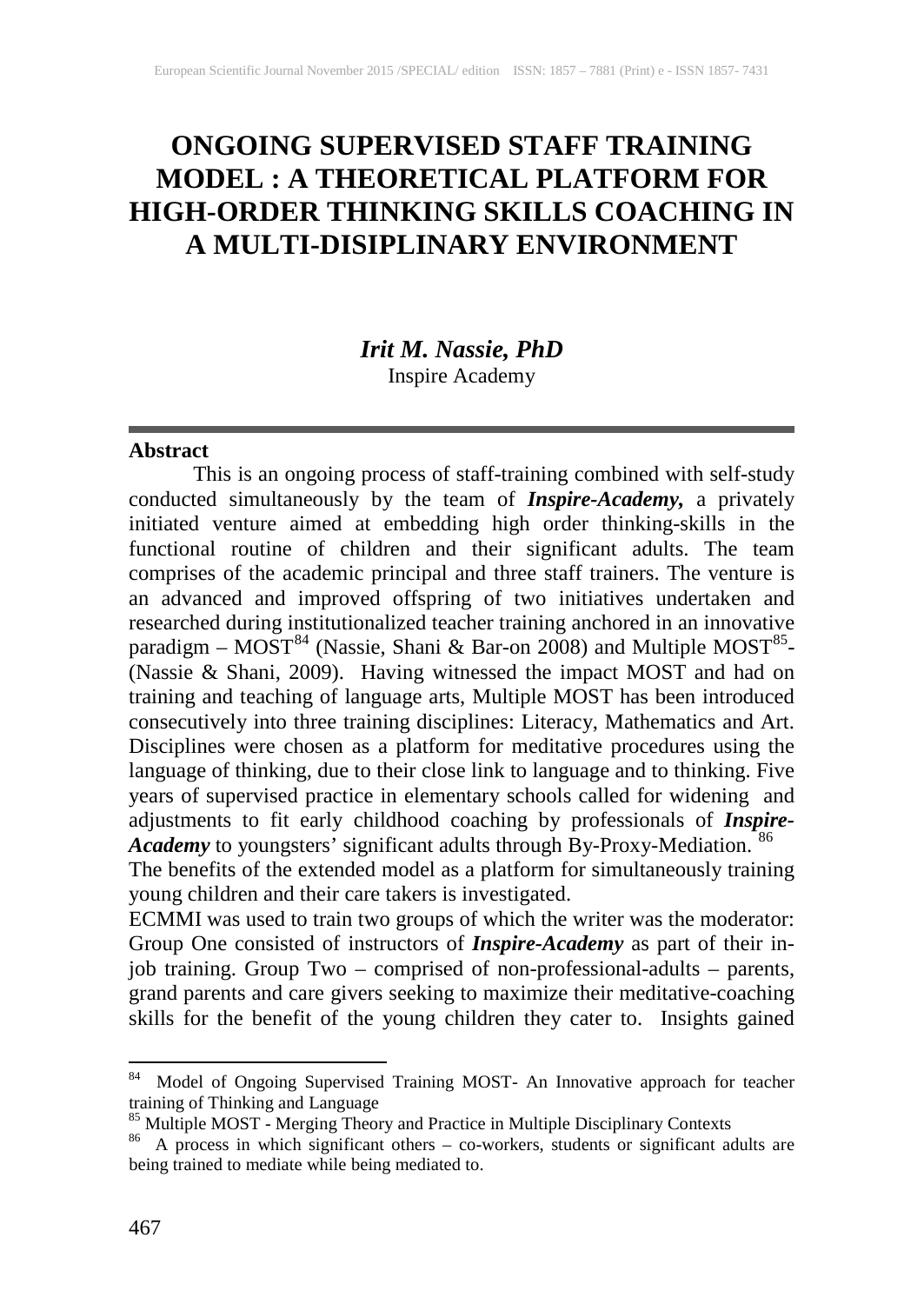through practitioner-reflection resulted in changes in model which is now under intensive investigation.

**Keywords:** Training, language-of-thinking, parents

# **Introduction Context of the study**

The conceptual framework of MOST - Model of Ongoing Supervised Training (Nassie, Bar-On and Shani, 2008) - combined pedagogical and disciplinary supervised mentoring replacing two separate field workshops. MOST trainees were exposed to a joint venture using similar pedagogical and disciplinary parameters and a shared jargon for mediating self regulation using the language of thinking in the context of literacy instruction under constant supervision and by modeling the mediators' self regulatory processes.

MOST, was initiated as an innovative training paradigm for teacher training based on the notion of 'multicultural pedagogy' which caters to divergent communities (Hoffman, 1996). Based on philosophies and practice procedures associated with PDS (Professional Development School) and Inclusive Education, it later materialized as a workshop for trainee teachers and in job training for professionals mediating self regulation using the language of thinking primarily in language instruction contexts. It was then broadened to sustain additional disciplines (Mathematics and Art). In its current phase it involves the basic and advanced staff training of *Inspire Academy* a venture aimed at embedding self regulation and high order thinking skills in the functional routine of children.

 Several years of practice and research, demonstrated the substantial contribution MOST, and Multiple MOST had on teacher and organizational development in the long run. Evidence proved both models effective in:

a. Implementation of corrective and therapeutic self regulated decisions during week-long intervals between sessions and bridging the functional gap between individual therapy and the classroom activities.

b. Trainee exposure and involvement in multi-professional interventions requiring self regulation and introspection.

c. Empowerment of the staff, the children and the surrounding community by generating a common thinking language- Jargon of a Learning Community (Nassie, 2004), that influences expanding circles of learning and self regulatory behavior.

d. Evoking consciousness to parallel communication of staff as a meditative community aimed at pre-planning, self regulation and reflection.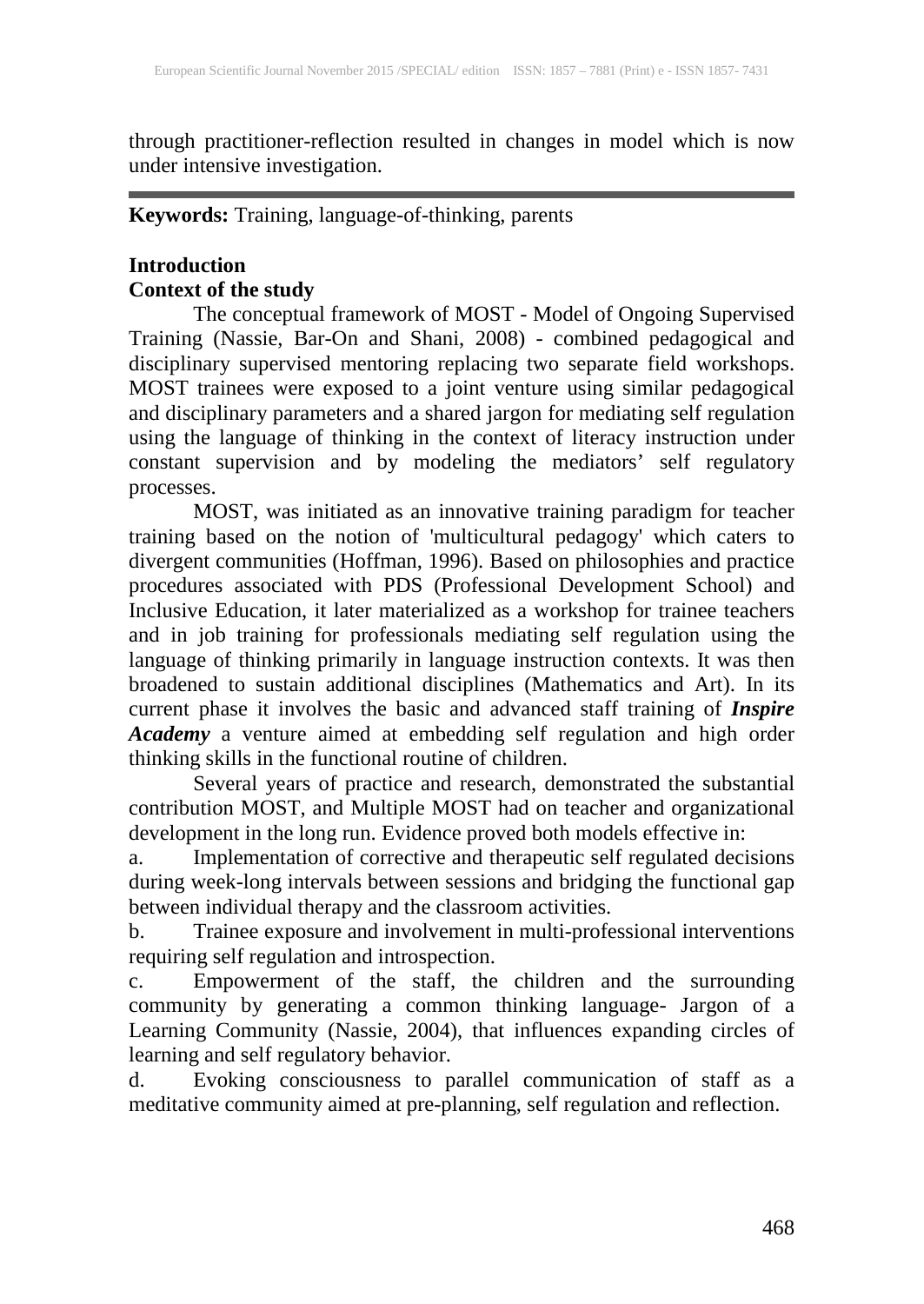e. Evoking consciousness and understanding of the importance of the cultural basis inner speech in self regulation of communication and language thinking in multi-ethnic and socially stratified communities.

 Based on these findings, it seemed appropriate to take it one step further by widening the spectrum and transferring the principals upon which MOST and Multiple MOST were constructed, into earlier child education and pre-school, out of school enrichment. Extensive reading and disciplined enquiry proved parents and other care takers were eager to assume responsibility based on empowerment and professional support. The extended model introduced here Early Childhood Multiple MOST Inspiration was therefore introduced into the variety of services offered by *Inspire Academy* thus focusing on a neglected but interested target population and deepening the impact by providing authentic transitive opportunities.

Early **Childhood Multiple MOST Inspiration** was the focus of an in-service and pre-service training program designed for two groups of staff members of *Inspire Academy* : *Group One* consisted of licensed teachers seeking alternative challenges. All members of this carefully selected group had been exposed to the rationale and training when first joining *Inspire Academy. Group Two* was part of a continued educational program for teachers conventional environment seeking to improve their practice. Group two was the focus of research into By Proxy Mediation. This divergent population, in terms of disciplines, interests, skills and points of view, allowed for a widening of the spectrum and provided an in-depth critical aspect.

Synergizing the expertise gained through previous enterprises the moderators- experts in assessment, mediation, pedagogy, curricular planning and disciplinary adjustment widened the scope of their expertise to include group-counseling for non professional participants, mediation to young children and modeling. This allowed for a unique opportunity for professional development and growth of all participants in the *Inspire Academy* venture.

Intensive practitioner reflection combined with logs pf the non professional participants and some recorded child generated stories and insights enabled the moderators to introduce the necessary changes into the extended model which is now subject for intensive investigation.

# **I.**

## **Aims**

The purposes of this ongoing study are: (a) Mapping and determining the conceptual parameters which benefit from the change introduced into training and practice. (b) Based on this analysis - to find out whether **Early**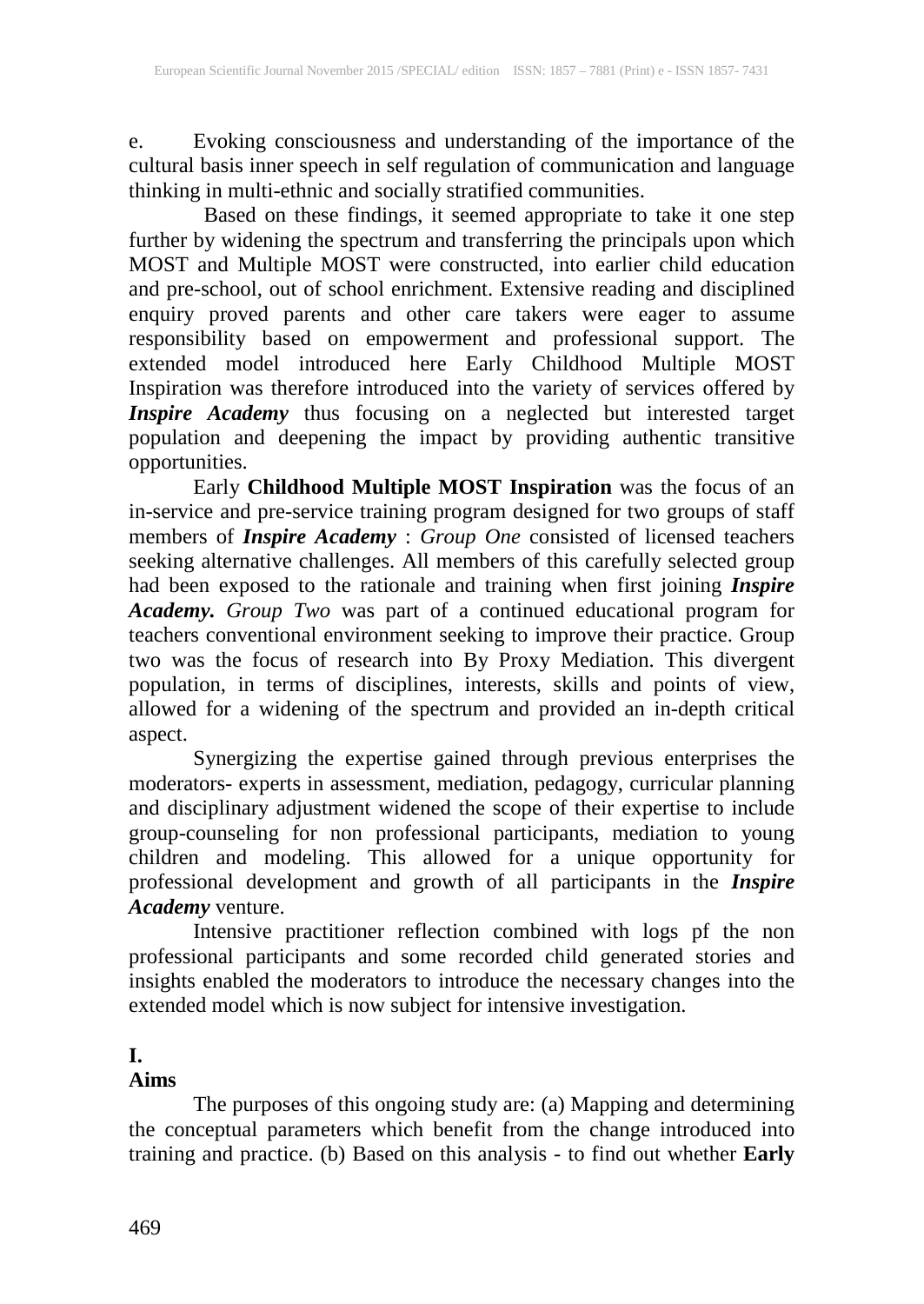**Childhood Multiple MOST Inspiration** should be adopted as a platform for *Inspire Academy* staff training in Multiple Disciplinary Contexts and ages. (c) Revealing possible transformations this experience engenders in non professional mediators perception.

In order to do so, data was accumulated and analyzed it in light of the 'thinking class' framework. The investigation focused on learning processes which employ the language of thinking during instructive interactions between mentors and their non professional trainees and between these trainees and their respective audiences in what Nassie (2004) called "By proxy mediation".

#### **Theoretical perspectives**

The theoretical perspectives upon which we based our model, as well as the investigation, is our conceptual framework regarding the nature of intellectual performance. We maintain that efficient intellectual performance accelerates learning which, in turn serves as the soil for additional intellectual growth (Vygotsky, 1962) . We agree that intelligence is a varied capacity (Gardner, 1983). Learning performance, by nature is languagebased and can therefore best be linked to intelligence by using thinking concepts (Tishman, Perkins & Jay, 1995). We also claim that human functioning is modifiable through adequate mediation. We assume the language of thinking constitutes such mediation (Feuerstein, Falik and Feuerstein, 1998) . The language of thinking used within the learning community served as the anchor for all academic interactions with children, trainees and teachers alike (Nassie, 2004). We maintain that the three disciplines chosen for this investigation – written language instruction, mathematics and art instruction - are most suitable for such a project given that all three are in fact languages, each of which represents a different mode of intelligence - logical, verbal and spatial (Gardner, 1983).

#### **Theories regarding the nature of intelligence**

Gardner's (1983) Theory of Multiple Intelligences (MI) challenged the traditional view of intelligence as a unitary capacity that can be adequately measured by IQ tests. Instead, Gardner defines intelligence as an ability to solve problems or create products that are valued in at least one culture. Feuerstein and the school of Structural Cognitive Modifiability define intelligence as "the capacity of the individual to use previously acquired experience to adjust to new situations" and also as a "process broad enough to embrace a large variety of phenomena that have in common the dynamics and mechanics of adaptation. The adaptability of the organism is what we refer to as modifiability" (Feuerstein et al., 1998). When addressing modifiability, two situations are in fact addressed – that of the 'normative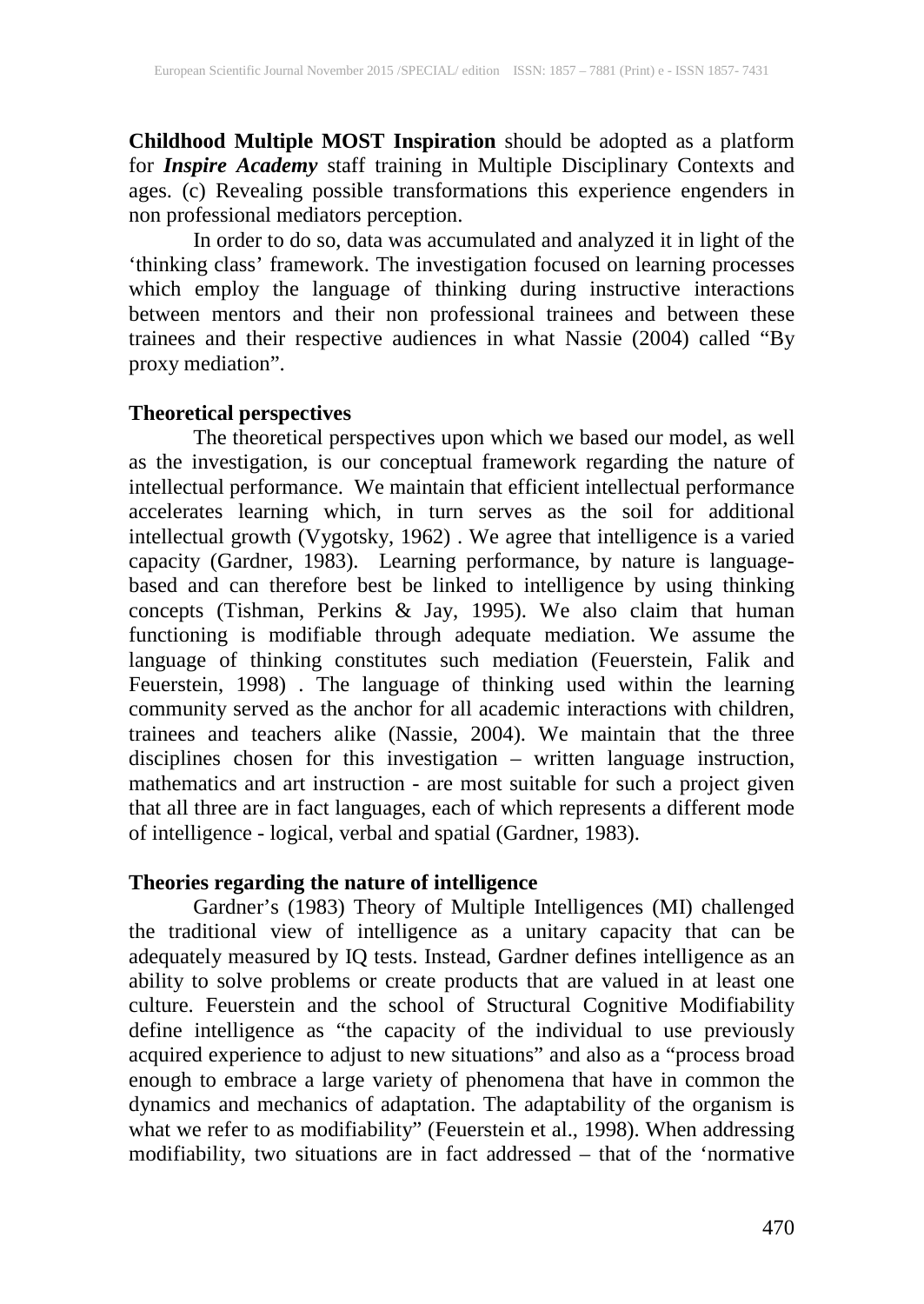achiever' – striving for excellence, as well as that of 'under achievers', for whatever reason, striving for normative performance. The bonding of these two populations is the raison d'etre of Inclusive education, which addresses cognitive development and the cognitive functions at one and the same time.

*Cognitive Development* –Is the process of mental growth taking place through the interaction between the individual and the environment. Interaction with environment may be described: as a direct learning experience – through direct exposure to stimuli, as in the S—R model; as a mediated learning experience that requires the active presence of a human being to filter, select, interpret and elaborate that which has been experienced (Falik, 2000)[4]. MLE expands the classical  $S \rightarrow R$  behaviourist model of conditioned learning and Piaget's S---O---R model in which an organism is added to the equation, and places a Human mediator between the stimulus and the response, filtering stimuli and directing responses --- S— H — O — H — R--. The theory of MLE regards cognitive development as determined, to a great extent, by two major types of interactions: direct learning and mediated learning. The special quality of MLE is viewed as responsible for the flexibility and modifiability of thinking and the enhancement of learning potential (Wang, Haertel, & Walberg, 1990). Through MLE, pupils learn how to learn. Learners who are not exposed to adequate mediated learning experiences tend to manifest undeveloped, impaired or fragile cognitive functioning (Feuerstein et. al.1998). Existing deficiencies do not necessarily emerge as one complete and unified repertoire; rather, the operative cognitive profile is individual and thus dictates intervention in terms of structure and emphasis (Feuerstein et.al 1998). Of the three phases in which deficient cognitive functions can be detected, the elaboration phase is the core of mental processing, whereas the input and output phases can be regarded as peripheral. Interaction analysis between and within phases is highly significant for understanding the extent and expansion of cognitive dysfunction. All three phases are heavily loaded with emotional and motivational factors (Hadas-Lidor 1999).

# **The Language of Thinking**

The link between language and thinking is well established in psychology, education and teaching research. Vygotsky (1986) [15] stresses the importance of dual process (1) when learners master and internalize Language - the symbolic psychological tools of their society, (2) when they create their own symbolic linguistic representations in order to preserve and transcend understanding (Kozulin, 1999). The concept of 'psychological tools' is an innovative contribution of Vygotskian theory. They are defined as 'those symbolic artifacts-signs, symbols, texts, formulae, graphicsymbolic devices that help individuals master their own 'natural'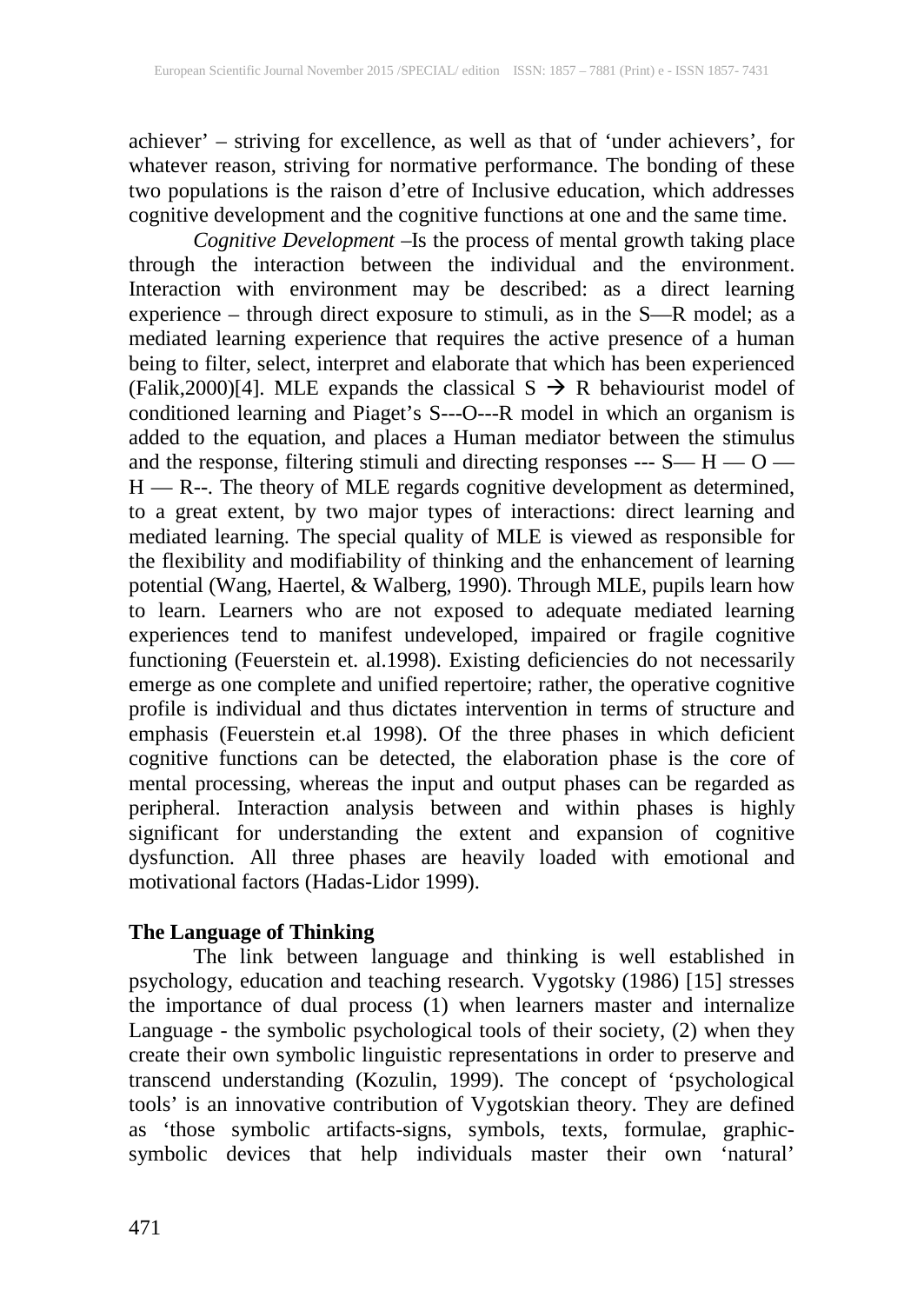psychological functions such as perception, memory and attention' (Kozulin, 1998). An example would be the impact of writing things down from memory, of drawing when solving mathematical problems, and of using pictures to demonstrate and strengthen written reasoning.

In light of the above it seemed appropriate to examine research literature which integrates language-related disciplines with the methods and processes of thinking instruction. Tishman, Perkins and Jay (1995) list six dimensions of 'good thinking', one of which is the language of thinking (LOT) defined as the terms and concepts used within a learning community in reference to thinking and the way language is utilized to encourage high level thinking.

The language of thinking fulfils two highly significant roles in our lives: (1) *Communication* – like any language its purpose is to communicate i.e. to transfer information about our own mental processes in different contexts of our lives. Daily thinking does not always use the formal terminology of thinking, but in scientific or academic contexts users technical terms, such as findings, speculations and inferences are beneficial. In the NCTM standards, communication is one of the standards explicitly discussed, especially as a means of enabling students to organize and consolidate their mathematical thinking. It allows students to verbally share their mathematical thinking with others, analyze and evaluate their thinking as well as others' strategies, and to express mathematical ideas precisely. (2) *Guidance and Order* – the language of thinking is useful for regulating, organizing and guiding thinking. Meta-cognition and the language of thinking are closely connected. The language of thinking provides the terms which propel the meta-cognitive process and organize and evaluate thinking (Tishman et.al. 1995). A specific jargon emerges in an environment thus inclined. This jargon is one basic characteristic of a learning community (Nassie, 2004).

The formation of a functional and cognitive jargon by a learning community is advantageous because it necessitates the redefinition of concepts and positions. Costa and Marzano (1991) identify seven components necessary to the construction of such a jargon:

1. Using precise thinking terminology: Expressions often used in learning environments are 'think more' 'think well' or 'think harder' thus stressing quantity and intensity of thinking over quality. The fact that using specific cognitive terminology assembles a thinking-learning lexicon which guides thinking and actions is sometimes overlooked.

2.Posing critical questions: Costa and Marzano (1991) prefer critical questions to instructions. They would replace "You made a mistake because you didn't notice" with: "What do you think you can do to avoid this sort of mistake in the future?" so that the learner may assume responsibility for his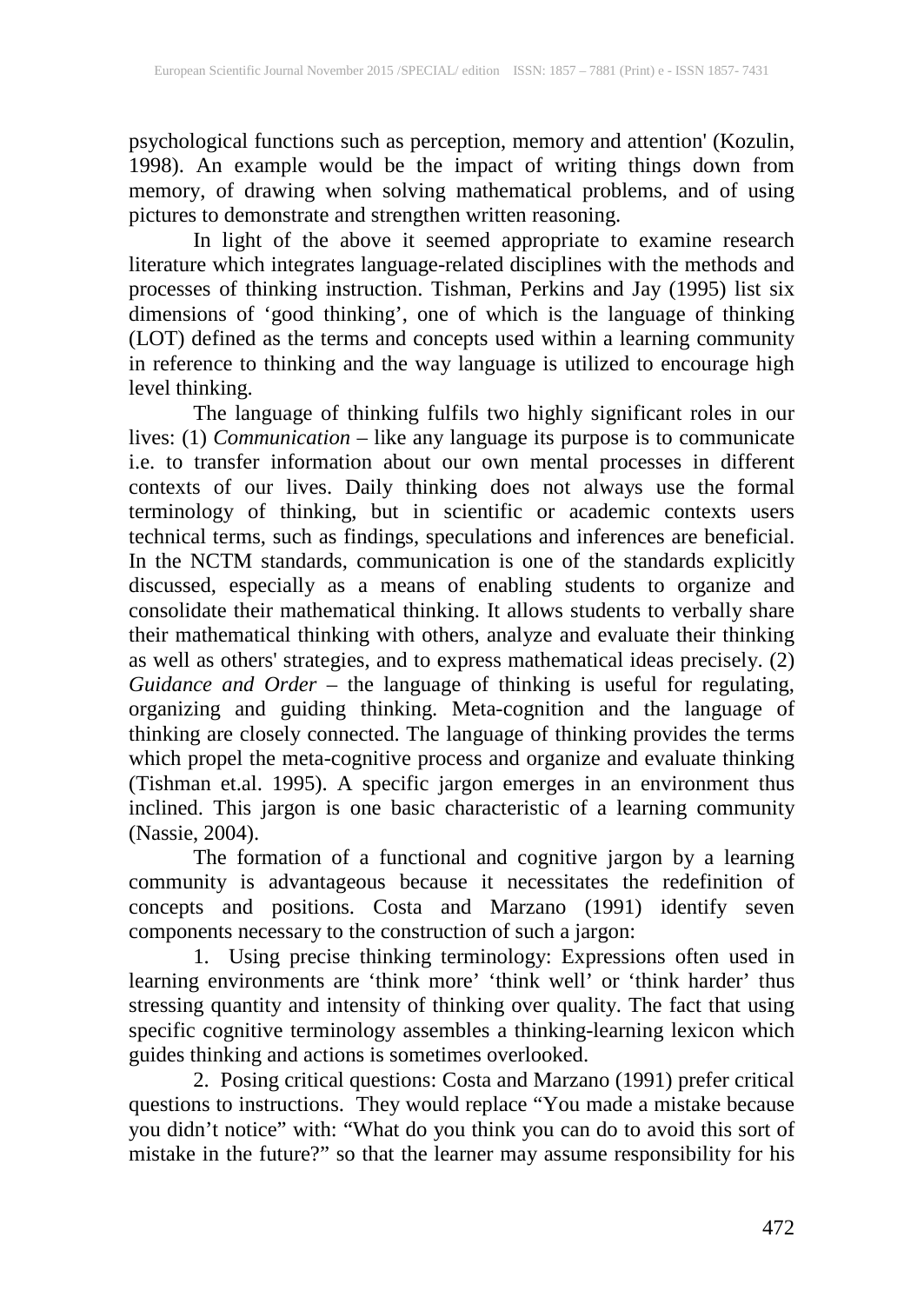actions and mistakes and of implementing the necessary principles in different contexts.

**3.** Presenting data rather than solutions: Sometimes, due to a diversity of constraints or inclinations, teaching and learning focus on solutions and results rather than on the overall process, thus denying the opportunity of learners to search and adapt their own solutions in thus assuming responsibility for their own performance. Readers, for example, can be allowed to make mistakes without immediately being corrected. Reaching a stage where rereading and reorganization of data is necessary allows them to detect errors, correct them, and avoid making the mistake in the future. Correction of spelling or Math errors cannot guarantee long-term flawless spelling or calculating.

*4***.** Providing guidance: When guided, learners may be given information that is so well organized that assignments can be completed without the aid of meaningful cognitive activity except memory. Costa and Marzano (1991) suggest guidance through questions. In a variety of disciplinary contexts questions such as: "What does one need to pay attention to when spelling/drawing/solving a problem…?" would be more effective in terms of cognitive coaching than correction.

5. Striving for Precision: In daily speech we tend to make vague statements and erroneous generalizations. It is important to encourage learners by demonstration to define terms in using precise concepts and by striving to use specific and exact characterizations (Laborde, 1984). Costa and Marzano (1991) identify four categories of vague terminology: (1) Generalizing words – always, never, everyone, at all, etc. These words are very easy to resort to and are often misleading. (2) Vague comparisons – better, newer, nicer, easier - words that are often used but do not include explanation or detail. (3) Arbitrary use of pronouns – they, these – do not refer to anyone specifically, and as such, are less effective. (4) Sweeping generalizations – should, forbidden, must, have to – perceived as obvious in meaning and authoritative, without requiring thinking or analysis.

6. Developing meta-cognitive processes: During learning sessions it is useful to encourage learners to describe the thinking processes they use and to demonstrate them. It has been established that consolidated data and plans develop thinking about their thinking. The relevant language in this context includes utterances such as: "Describe the stages of the activity," "What should be done first," "What helps you remember these things?"

7. Analyzing the logic of language- Efficient thinking may be enhanced by implementation of lucid articulation and by the use of precise linguistic terminology related to task and process. When commenting to a learner or a colleague: "Pay attention to your calculation" – the precise meaning of the words does not match the intended meaning, namely to avoid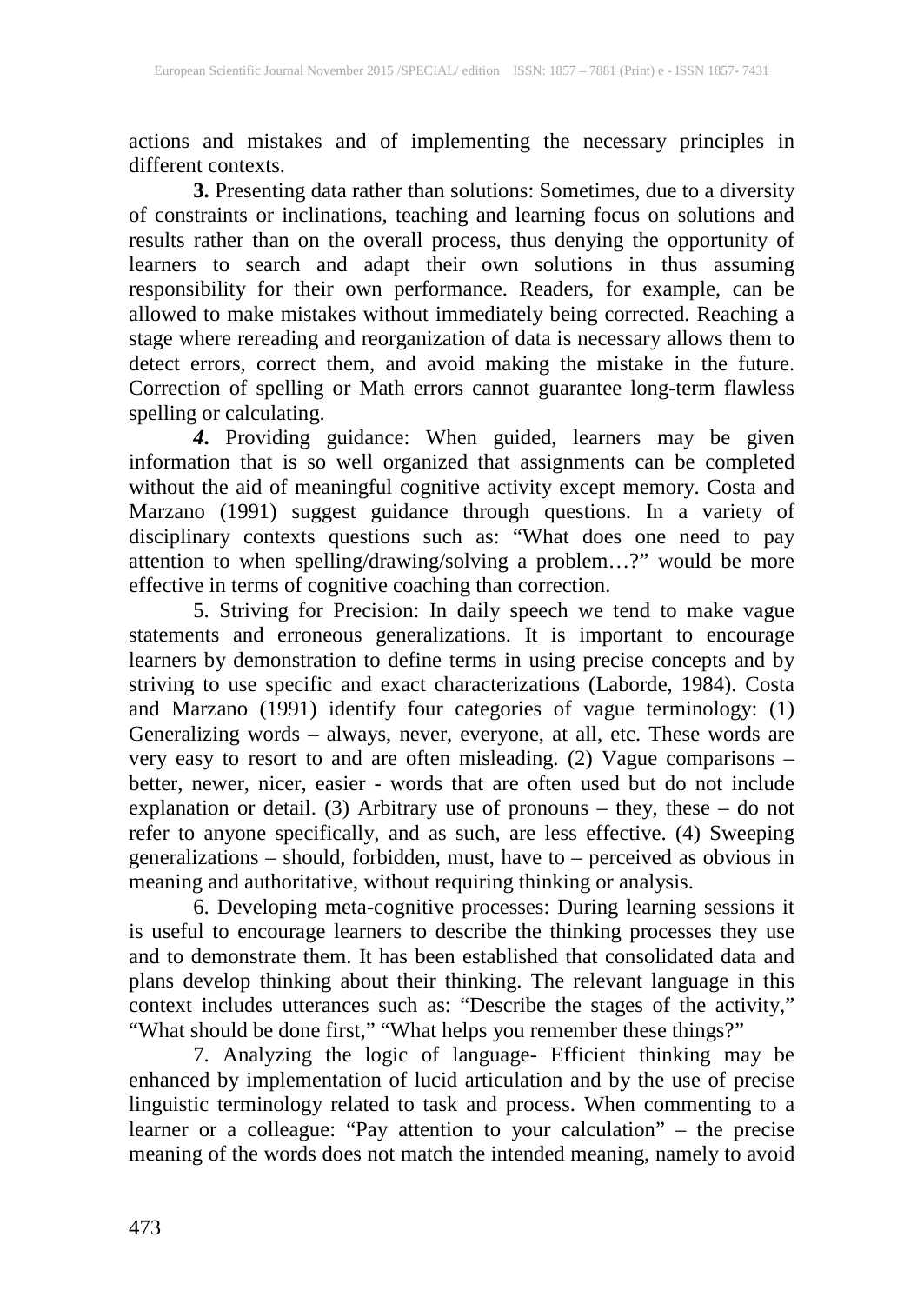mistakes in the future or correct ones that exist. A better expression would be "check your work and see if you can correct it please", or "Are you sure of the correct spelling of the word you are about to use?", "how can one make sure?"

# **Memthodology**

**1. Accumulating data:** The data collected consisted of transcripts of our joint group meetings with our students following their classroom interactions. two groups of which the writer was the moderator: Group One consisted of instructors of *Inspire Academy* as part of their in-job training. Group Two – comprised of non professional adults – parents, grand parents and care givers.

**2. Research tools:** Since all processes and mediation share characteristics of language, it seemed appropriate to use linguistic analysis tools. The tool used in this research was analysis of verbal input. Verbalisation was used in all facets of the process. Mediating thinking skills by way of reasoning is deeply rooted in processes of verbal conceptualisation, problem-solving, self regulation, self talk, all linked to the language of thinking. Together they have constructed our community's specific thinking jargon. All data was verbal in nature.

**3. Data analysis**: The analysis is restricted to discourse relating to the aims indicated above: (a) mapping and determining conceptual parameters which benefit from the change introduced into training and practice (b) Finding out **whether Early Childhood Multiple Most Inspiration** - should be adopted as a platform for training fir non professional mediators and at a younger age. (c) Revealing possible transformations this experience engenders in he professional perception of *Inspire Academy* staff.

Categories of events and all their derivatives were coded. Following Strauss and Corbin's (1990) suggestion, an open coding, uninfluenced by research questions was undertaken. Their procedure entails breaking down and naming sentences or data facets, comparing events in order to apply a shared name to similar events, and grouping names and codes into categories of a higher level of commonality than the words themselves. The conceptual parameters revealed as the core categories for mapping were: Linguistic knowledge, Procedural knowledge and Declarative knowledge. This mapping is the subject for further investigation to be pursued using in depth disciplinary examination, and are therefore beyond the scope of this paper.

## **Conclusion**

It should be stressed that the research is still under process and therefore all findings are relevant to the time they are written alone. The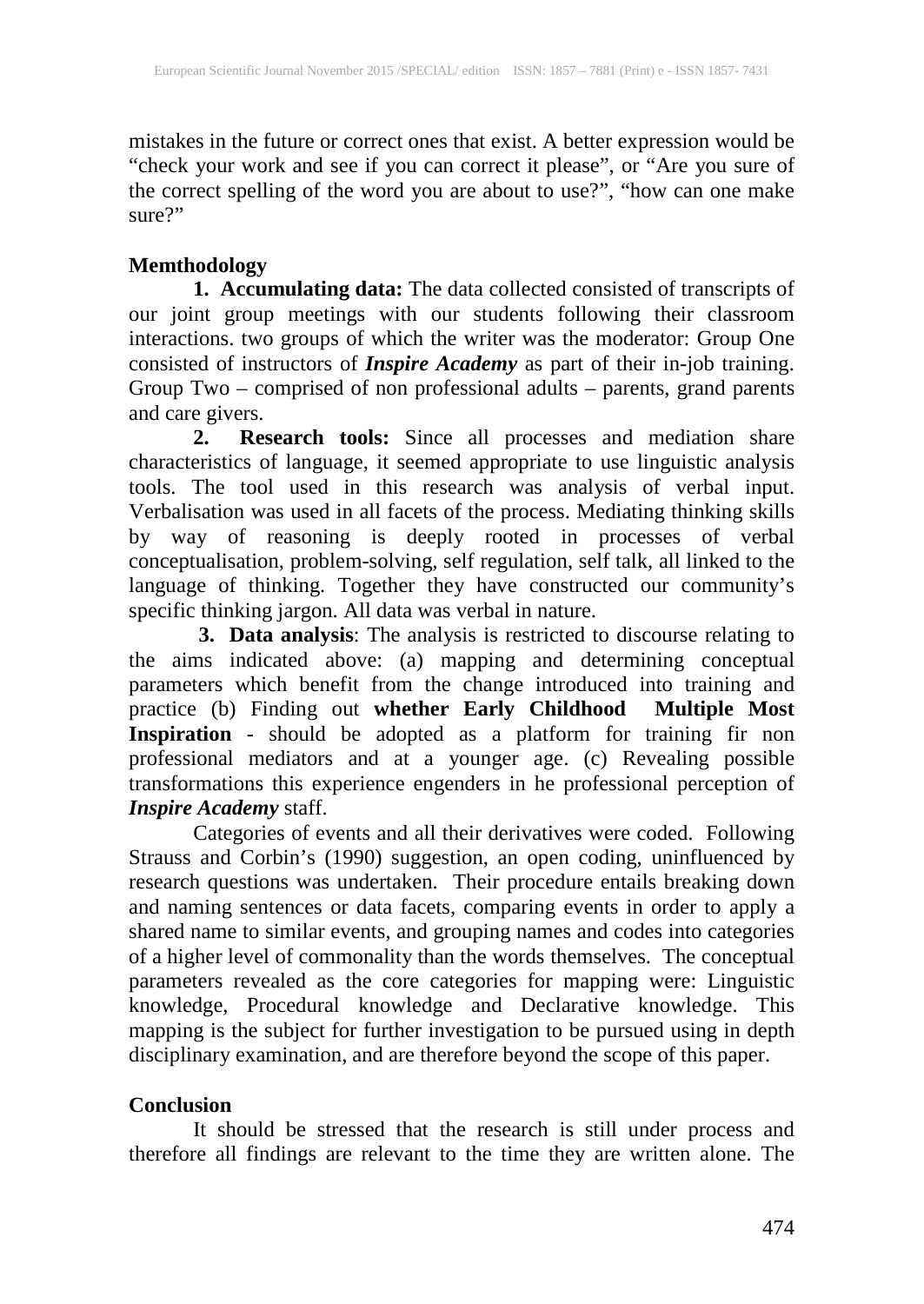most interesting result so far was the authentic demand stemming from Group Two to broaden this experience by mentoring to a non professional audience. Furthermore, a feeling of discomfort and doubt was professed regarding the 'correct' style of parenting. For the first time in many years of counseling partnership did fundamental issues emerge in a bottom-up process of enquiry and speculation. The main issues that stood out were: (1) The faults and merits of a challenging environment. (2) How to undertake meaningful handling of learning issues? (3) The balance between support as opposed to independence. (4) The optimal level of mediation for empowering thinking skills. (5) What to expect from professional care takers? (6) How to motivate children for success? (7) How to handle failure?

Regarding the professional staff transformation, three tendencies emerged: (a) Participants' reports indicated this praxis had fostered a holistic approach to training which promoted transferability of skills within content areas and skills. (b) Using **Early Childhood Multiple MOST Inspiration** sustained the ecological approach and enabled staff members to cater to multiple intelligences of a variety of learners. (c) Group One gained insights as to their dual consecutive role as life long learners and mentors, whereas Group Two gained priceless insights as to the need for an ongoing dialogue as part of professional development and personal enrichment.

Synergizing the expertise of **Early Childhood Multiple MOST Inspiration** moderators- experts in assessment, mediation, pedagogy, curricular planning and adjustments, both groups created a unique opportunity for an environmental parallel professional development and growth.

Preliminary findings supported the assumption that the three theoretical legs upon which the conceptual framework stands, namely MLE, LOT and MI all offer a substantial contribution to the praxis offered by **Early Childhood Multiple MOST Inspiration.** Evidence indicating the three can interact and support each other and that professional mediation employing the correct combination, timing, and orchestration initiate change and growth of all parties involved in the interactions.

At this early stage of an ongoing research it can be hoped that **Early Childhood Multiple MOST Inspiration** when fully investigated and documented may lead to a new multidisciplinary synergized theory on training and intervention portraying visual, verbal and logical literacy.

In a nutshell, **Early Childhood Multiple MOST Inspiration** proved to be a powerful and effective tool for training as well as for in-servicetraining. It was seen that **Early Childhood Multiple MOST Inspiration** can be used in the context of a variety of subjects It was evident that it can be applied as a consecutive process of mediation – as a BY Proxy MEDIATION process in which mediatees mediate to their respective students. **Early**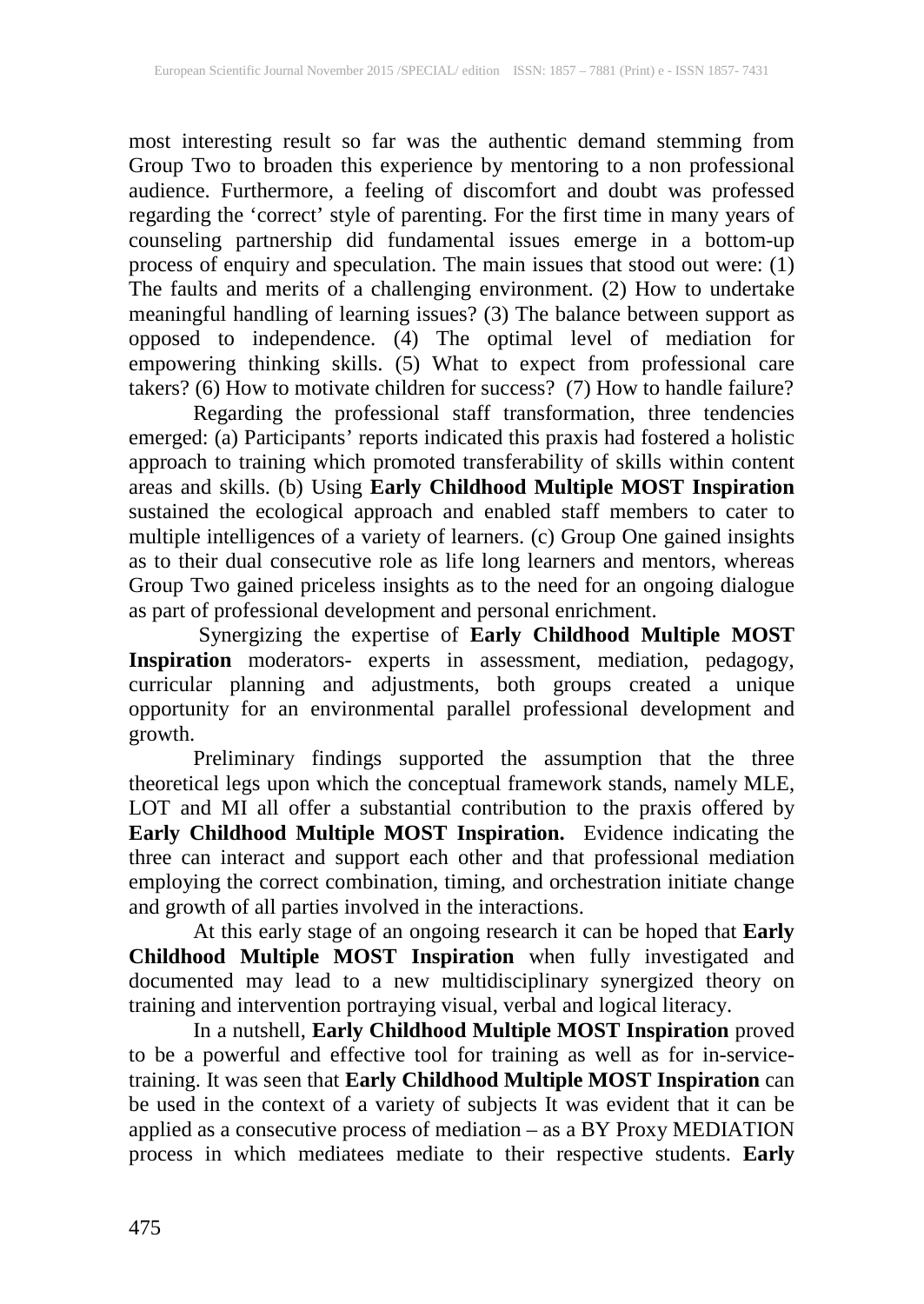**Childhood Multiple MOST Inspiration** is therefore a valuable platform adaptable for developing parental counseling and after school programs . It was evident that the model carries limitations in terms of its applicability without massive supervision. It is still unclear whether **Early Childhood Multiple MOST Inspiration** can be applied in other contexts. The effect on staff burn-out is yet unclear. Given the fact that the after-action research is still in process other consequences as well as contradicting evidence may be added at a later stage.

#### **References:**

Costa, A.L., (1991).The school as a home for the mind. Costa, A.L., *Developing minds: A Resource Book for Teaching Thinking,* Alexandria, Va., ASCD Vol. 1 pp. 47-54

Costa, A.L., and Marzano, R., (1991). Teaching the language of thinking. Costa. A.L., (Ed.) *Developing Minds: A Resource book for Teaching Thinking,* Alexandria, VA; ASCD. Vol. 1. Pp. 251-254.

Hadas-Lidor, N., (1999) (Hebrew text) Cognitive Dynamic Intervention and its Implications on Social and Cognitive performance of Schizophrenic Patients. *Occupational Theray Review* (Hebrew)

Hoffman, D.M.,(1996) Cultural and Self in Multicultural Education: Reflections on discourse, text and practice. *AERA J*ournal, 33:545-570

Feuerstein R., Falik, L.H., and Feuerstein R.S., (1998). The Learning Potential Assessment Device: An alternative approach to the assessment of the learning potential. Samurda, R.J., Feuerstein R., Kaufman, A.S., Lewis, J.E., and Sternberg, R.J. (Eds.) *Advances in Cross Cultural Assessment.* Thousand Oaks, CA, Sage.

Gardner, H., (1983) *Frames of Mind; The Theory of multiple Intelligences.* NY, Basic Books.

Hoffman, D.M.,(1996) [Culture and self in multicultural](http://aer.sagepub.com/content/33/3/545.short) education: [Reflections on discourse, text, and practice.](http://aer.sagepub.com/content/33/3/545.short) *American Educational Research Journal*

Kozulin, A., (1998). *Psychological tools: A Socio-cultural Approach to Education*. Cambridge, MA: Harvard University Press

Kozulin, A., (1999). Sociocultural contexts of cognitive theory.*Human Development*. Vol. 42(2):78-82

Laborde, G., (1984) *Influencing With Integrity.* Palo Alto, CA, Syntony Press.

Nassie,I. (2004) A Critical Enquiry into Hebrew Spelling-Thinking Meiation, Anglia Ruskin University Doctoral Thesis

Nassie, I.M., Shani M., and Bar-on, S.; (2008), *MOST – Model of Ongoing Supervised Training for Thinking Language*. Presentation at BERA conference 2008, Scotland